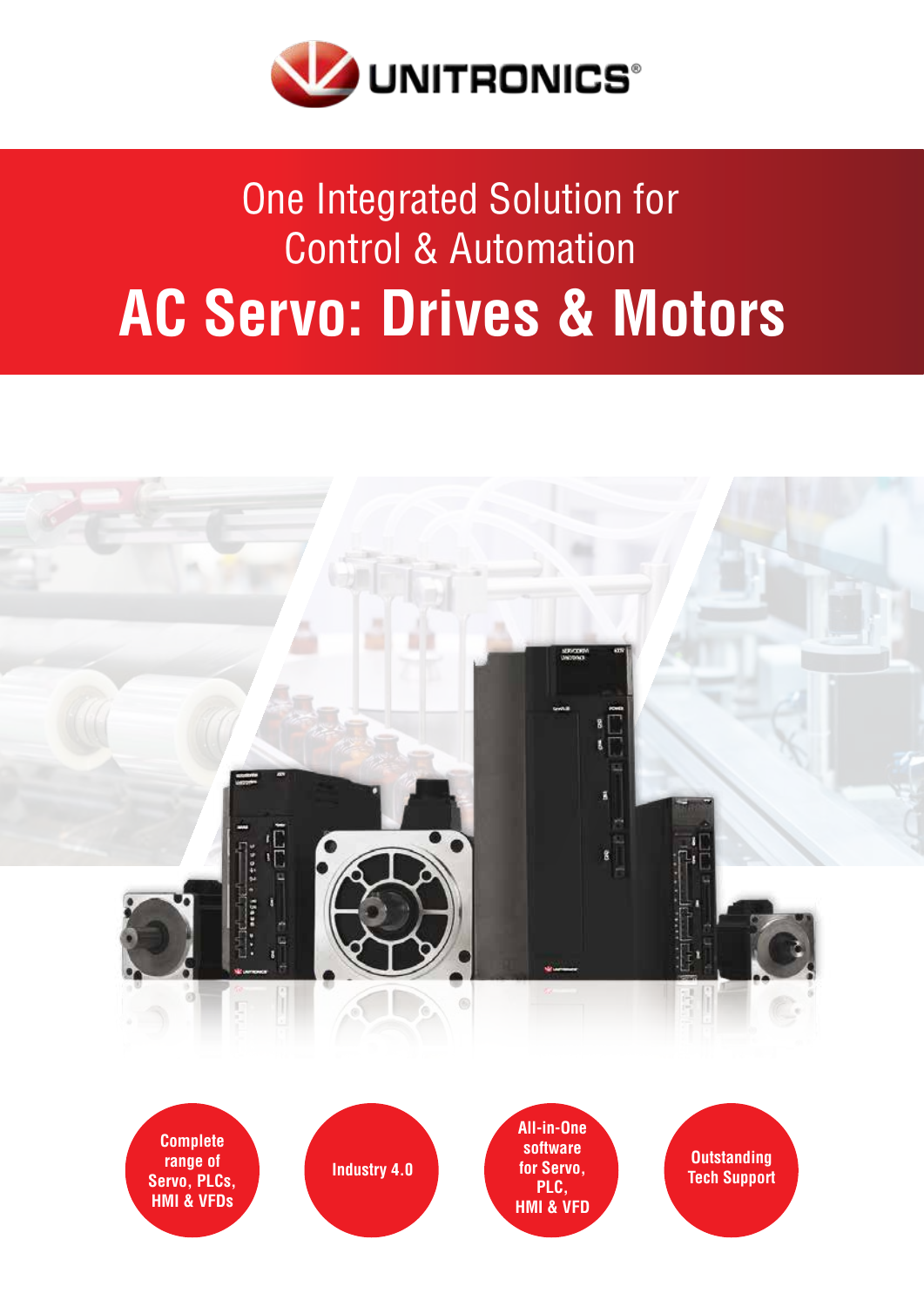## **Motion Control with Unitronics -Simple to set up. Painless to program. Servo made Simple: we do the work for you.**

- **One Software:** Why struggle with multiple software tools to build your application?  $\mathcal{L}_{\mathcal{A}}$ Unitronics provides one integrated software environment that controls it all: PLC, HMI, Servo, VFD, and I/O
- **Automatic** communication setup: absolutely seamless  $\mathcal{L}_{\mathcal{A}}$
- **Minimal room for error:** UniLogic software analyzes mechanical properties and recommends safe values for your application
- **Diagnostics:** View servo run-time performance via UniLogic's built-in powerful, high-speed scope
- **Tune** your system: using only one **single parameter**  $\blacksquare$
- No coding needed! Use Ready-Made Motion code to test your completed system
- **Embedded Diagnostic tools: no PC needed.** Tap a panel even mobile to:
- Set motion parameters  $\overline{\phantom{a}}$
- Monitor Axis behavior and I/Os  $\mathbf{m}$
- Execute movements, such as Point-to-Point, Jog, and Homing  $\blacksquare$
- Ready-Made Motion code: simply open and edit as needed

## **No motion programming knowledge needed!**





**Analyzes mechanical properties**, and recommends safe values



## **UNILOGIC® Makes Motion Control Simple Eliminate the complicated operations associated**

# **with Motion Control!**

## **Powerful, award-winning software that enables you to do it all in one project!**

- Configure all hardware: PLC, HMI, Servo drives, motors, actuators
- Build PLC, HMI, and Motion applications  $\blacksquare$
- Set up and implement all communications—including Industry 4.0

### **Motion Control programming:**

drag & drop function blocks

**Test & view performance** via built-in powerful, <u>Literature de la const</u> high-speed scope

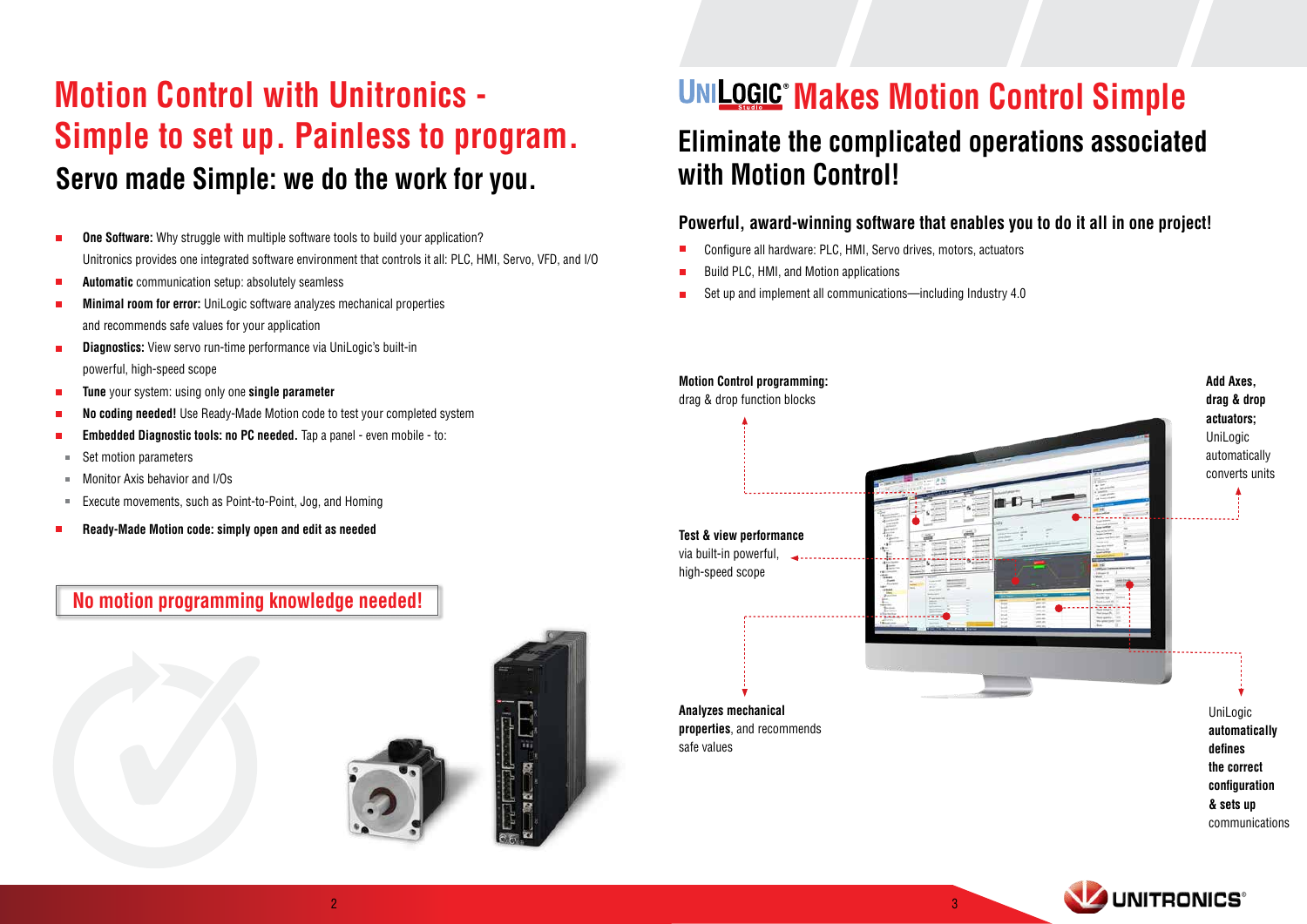## **Servo Drives & Motors Complete Control Solution - with Servo** made Simple

## **Everything you need for your Motion Control:**

### **Hardware**

- **D** Drives: 1 and 3-phase, robotic cables available
- Wide servo power range  $-50W$  to  $5,000W$  (0.06-6.7 HP)
- **E** Motors: to suit any machine size; robust, built-in high-resolution serial encoders (absolute: 23-bit, incremental: 20-bit), IP65
- **EXAGREE OR EXAGREE OR EXAGREM** EQUILE-in communications: **EtherCAT** or CANopen

### **Software**

- $\blacksquare$  Servo drives and Motors: simple setup
- Ready-made code: implement Motion in 2 clicks  $\mathcal{L}_{\mathcal{A}}$
- Motion Control programming: drag & drop function blocks
- Control up to 8 Axes  $\mathcal{L}_{\mathcal{A}}$
- One-parameter tuning  $\mathcal{L}_{\mathcal{A}}$
- Built-in Diagnostic tools  $\overline{\phantom{a}}$
- One intuitive software environment, at no extra charge  $\mathcal{L}_{\mathcal{A}}$







**EAST SETUP** EASY INTEGRATION EASY INTEGRATION

## PLC, HMI, Servo, VFD & I/Os **One Integrated Solution for Control & Automation**

### **Unitronics' complete Motion Control solution**

All the elements you need for precise motion control



**Unitronics' integrated solution for control and automation offers the best of two worlds:** broad choice and flexibility in choosing solution components, together with the simplicity and time-saving benefits of All-in-One programming software.



## **UNILOGIC® All-in-One Software Studio**

- $\blacksquare$  PLC programming
- HMI design
- Servo configuration, tuning & operation
- VFD configuration, tuning & operation

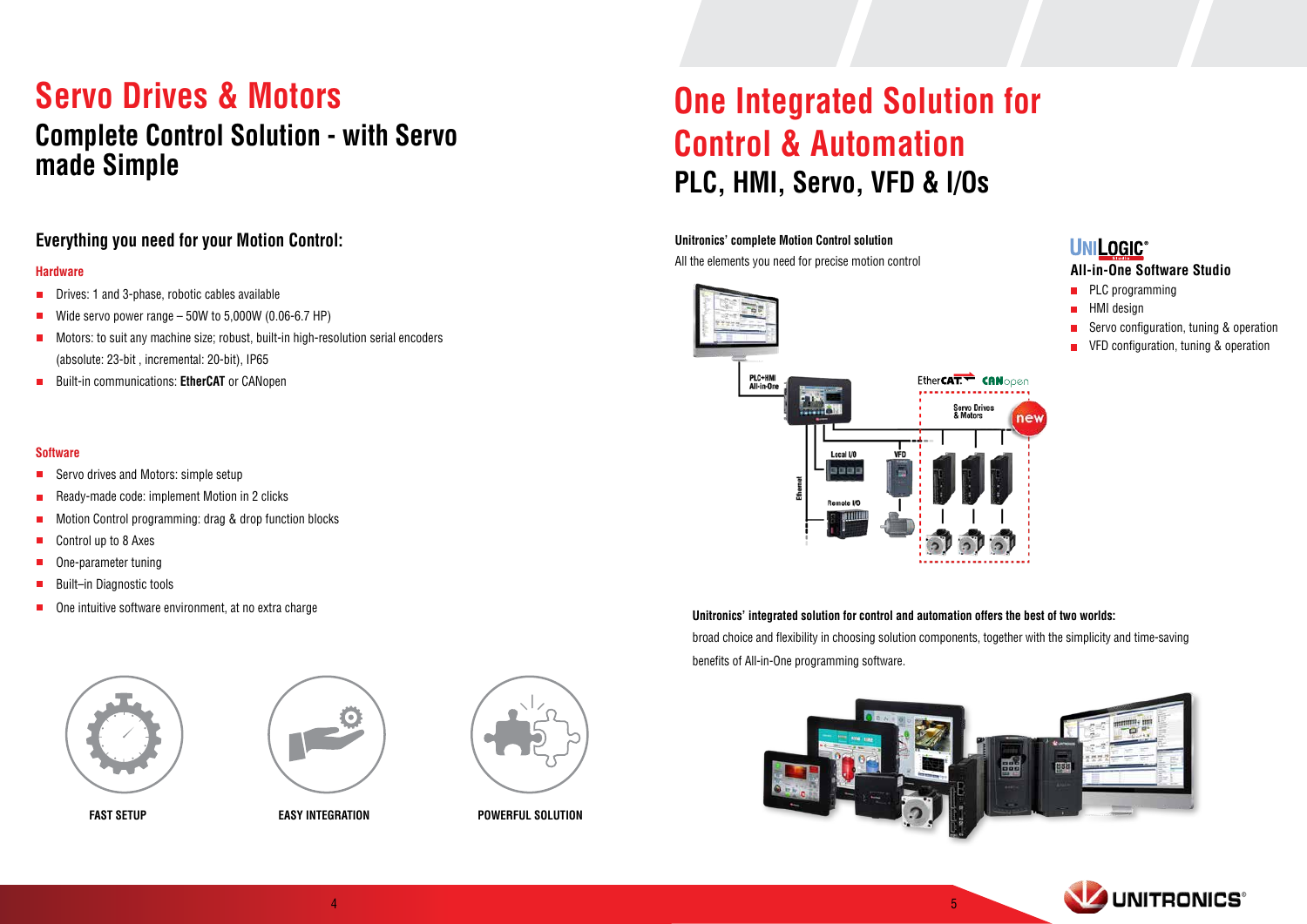## **Product Offering**

 $C \in C$   $\mathbb{C}$   $\mathbb{D}$  us

## **Drive Specification**

|                        |                                          |                                                              | Single-Phase 200~230VAC (50W~1kW / 0.06 - 1.34HP)                                             |  |  |  |  |  |
|------------------------|------------------------------------------|--------------------------------------------------------------|-----------------------------------------------------------------------------------------------|--|--|--|--|--|
| Input                  | <b>Main Circuit</b>                      | 200V                                                         | Three-phase 200~230VAC (750W~5.0kW / 1.01 - 6.7HP)                                            |  |  |  |  |  |
| Power<br><b>Supply</b> |                                          | 400V                                                         | Three-phase 380~440VAC (1~5 0kW / 1 34 - 6 7HP)                                               |  |  |  |  |  |
|                        |                                          | 200V                                                         | Single-Phase 200~230VAC (50W~5.0kW / 0.06 - 6.7HP)                                            |  |  |  |  |  |
|                        | <b>Control Circuit</b>                   | 400V                                                         | 24VDC (1~5 0kW / 1 34 - 6 7HP)                                                                |  |  |  |  |  |
|                        | <b>Control Method</b>                    |                                                              | <b>SVPWM Control</b>                                                                          |  |  |  |  |  |
|                        |                                          | Feedback                                                     | 20bit incremental encoder: 1048576 PRR<br>23bit Absolute encoder: 8388608 PRR                 |  |  |  |  |  |
|                        |                                          | <b>Ambient Temperature</b>                                   | 0~+55°C / 32-131°F                                                                            |  |  |  |  |  |
|                        |                                          | Storage Temperature                                          | $-25 - +85$ °C / $-13 - 185$ °F                                                               |  |  |  |  |  |
| <b>Operating</b>       |                                          | Ambient/Storage Humidity                                     | 5%~95% RH (no condensation)                                                                   |  |  |  |  |  |
| <b>Conditions</b>      |                                          | Elevation                                                    | 1000m/3280ft or less                                                                          |  |  |  |  |  |
|                        |                                          | <b>Vibration Resistance</b>                                  | 4 9m/s <sup>2</sup> / 0 5g                                                                    |  |  |  |  |  |
|                        |                                          | <b>Impact Resistance</b>                                     | 19.6m/s <sup>2</sup> / 2g                                                                     |  |  |  |  |  |
|                        | Configuration                            |                                                              | Wall mounted                                                                                  |  |  |  |  |  |
|                        | <b>Encoder Dividing</b><br>Pulses Output | Number of dividing pulses:<br>Any setting ratio is available | Phase-A, phase-B, phase-C:line driver output                                                  |  |  |  |  |  |
| I/O Signals            |                                          | 8 Digital Inputs                                             |                                                                                               |  |  |  |  |  |
|                        |                                          | 4 Digital Outputs                                            |                                                                                               |  |  |  |  |  |
|                        | Built-in regenerative resistor           |                                                              | 750W~5.0kW / 1.01 6.7HP                                                                       |  |  |  |  |  |
|                        | <b>Protection Functions</b>              |                                                              | Overcurrent, overvoltage, low voltage,<br>overload, regeneration error, overspeed             |  |  |  |  |  |
| <b>Other</b>           | Display                                  |                                                              | CHARGE(Red), POWER (Green),<br>7-seament LEDS $\times$ 5<br>(Built-in digital panel operator) |  |  |  |  |  |
|                        | Communication                            |                                                              | EtherCAT/CANopen                                                                              |  |  |  |  |  |

## **Servo Drive Dimensions**

| Power | <b>200V</b>                | 400V                       |  |  |  |  |
|-------|----------------------------|----------------------------|--|--|--|--|
| (kW)  | $W \times H \times D$ (mm) | $W \times H \times D$ (mm) |  |  |  |  |
| 0.05  | 40X160X180                 |                            |  |  |  |  |
| 0.1   | 40X160X180                 |                            |  |  |  |  |
| 0.2   | 40X160X180                 |                            |  |  |  |  |
| 0.4   | 40X160X180                 |                            |  |  |  |  |
| 0.75  | 84X186X180                 |                            |  |  |  |  |
| 1.0   | 84X186X180                 | 100X186X180                |  |  |  |  |
| 1.5   | 100X186X180                | 100X186X180                |  |  |  |  |
| 2.0   | 100X186X180                | 100X186X180                |  |  |  |  |
| 3.0   | 125X271X205                | 125X271X205                |  |  |  |  |
| 5.0   | 125X271X205                | 125X271X205                |  |  |  |  |

### **PowerServo** drive **Voltage Motor) HP / kW( Size (MM( Rated** current **(A( Rated** torque **(NM**/Ib-in) **Peak current (A( Peak torque (in-lb / NM( Rated** speed **(RPM( Max speed (RPM( Encoder** type **(Absolute \ Incremental(**  $UMD-0000B-3$ 1-Phase  $220V$  $0.05 / 0.06$  UMM-0000BA -B4 40 0.9  $\begin{array}{|c|c|c|c|c|c|c|c|c|} \hline \text{0.159 / 1.4} & \text{3.3} & \text{0.557 / 4.92} \hline \end{array}$ 6000 3000 Abs 23 bit 9.82 / 1.11 4 2.81 / 0.318 3.3 4B- BA-0001UMM 0.13 / 0.1 3 -B-0001UMD 0.26 / 0.2 3 -B-0002UMD UMM-0002BA -B4 60 1.5  $\begin{array}{|c|c|c|c|c|c|c|c|} \hline \end{array}$  0.637 / 5.63  $\begin{array}{|c|c|c|c|c|} \hline \end{array}$  4.7  $\begin{array}{|c|c|c|c|c|} \hline \end{array}$  1.91 / 16.9 Abs 23 bit  $\underline{\text{UMM-0002BN -BA}}$  1.3  $0.03773.03$  4.7  $1.91710.9$  http://  $UMD-0004B-3$   $0.4/0.53$ UMM-0004BA -B4 2.9 1.27 / 11.23 9.2 3.82 / 3.82 Abs 23bit  $UMM-0004BN-BA$  |  $E.W.$  |  $E.W.$  |  $E.W.$  |  $E.W.$  |  $E.W.$  |  $E.W.$  |  $E.W.$  |  $E.W.$  |  $E V.$  |  $E V.$  |  $E V.$  |  $E V.$  |  $E V.$  |  $E V.$  |  $E V.$  |  $E V.$  |  $E V.$  |  $E V.$  |  $E V.$  |  $E V.$  |  $E V.$  |  $E V.$  |  $E V.$  |  $E V.$  |  $E V.$  |  $E V.$  UMD-0007C-■3 1-Phase 220V and 3-Phase 220V  $0.75/1$ UMM-0007CA -B4 80  $5.1$  2.39 / 21.15 16.1 7.16 / 63.36 Abs 23 hit UMM-0007CN -B4  $\begin{bmatrix} 0.1 \\ 0.2 \end{bmatrix}$   $\begin{bmatrix} 2.3972113 \\ 2.00721113 \end{bmatrix}$   $\begin{bmatrix} 1.10703330 \\ 1.10703330 \end{bmatrix}$   $\begin{bmatrix} 1.10703330 \\ 1.10703330 \end{bmatrix}$  $UMD-0010C-M3$  and  $1/1.34$ UMM-0010CA -B4 6.9 <br>3.18 / 28.14 <br>19.5 <br>8.8 / 77.88 Abs 23 bit  $\begin{bmatrix} 100 \times 0.0000 \times 0.0000 \times 0.0000 \times 0.0000 \times 0.0000 \times 0.0000 \times 0.0000 \times 0.0000 \times 0.0000 \times 0.0000 \times 0.0000 \times 0.0000 \times 0.0000 \times 0.0000 \times 0.0000 \times 0.0000 \times 0.0000 \times 0.0000 \times 0.0000 \times 0.0000 \times 0.0000 \times 0.0000 \times 0.0000 \times$  $UMD-0015C-13$   $1.5/2.01$ UMM-0015CA -B2 130 8.2 7.16 / 63.36 24.6 21.5 / 190.27 3000 2000 Abs 23 bit UMM-0015CN -B2  $\begin{bmatrix} 0.2 \\ 0.2 \end{bmatrix}$   $\begin{bmatrix} 0.0 \\ 0.001 \end{bmatrix}$   $\begin{bmatrix} 2.1 & 0 \\ 0.2 & 0.001 \end{bmatrix}$   $\begin{bmatrix} 2.1 & 0 \\ 0.2 & 0.0 \end{bmatrix}$   $\begin{bmatrix} 2.1 & 0 \\ 0 & 1 \end{bmatrix}$   $\begin{bmatrix} 0 \\ 0 \\ 0 \end{bmatrix}$   $\begin{bmatrix} 1 \\ 0 \\ 0 \end{bmatrix}$   $\begin{bmatrix} 1 \\ 0 \\ 0 \$ UMD-0020C-**03** 3-Phase 220V  $2/2.68$ UMM-0020CA -B2  $11.3$  9.55 / 84.51 33.9 28.7 / 253.99 Abs 23 bit  $\underline{\text{UMM-0020CN} -B2}$  11.3  $3.53 / 64.51$   $3.33$   $6.7 / 233.59$  $UMD-0030C-13$   $3^{-17}$   $3/4.02$ UMM-0030CA -B3 180 18 | 14.3 / 126.55 | 54 | 36.5 / 323.02 Abs 23 hit  $\begin{bmatrix} 1 & 1 & 1 & 1 & 1 & 1 \ 0 & 0 & 0 & 0 & 0 \end{bmatrix}$   $\begin{bmatrix} 1 & 1 & 1 & 1 & 1 & 1 \ 0 & 0 & 0 & 0 & 0 \end{bmatrix}$   $\begin{bmatrix} 0 & 0 & 0 & 0 & 0 \ 0 & 0 & 0 & 0 & 0 \end{bmatrix}$   $\begin{bmatrix} 0 & 0 & 0 & 0 & 0 \ 0 & 0 & 0 & 0 & 0 \end{bmatrix}$   $\begin{bmatrix} 0 & 0 & 0 & 0 & 0 \ 0 & 0 & 0 & 0 & 0 \end{$  $UMD-0050C-13$   $5/6.7$ UMM-0050CA -B3 28 | 23.9 / 211.51 | 84 | 54.3 / 480.55 Abs  $23$ bit  $\begin{bmatrix} 1000 & -B2 \\ -B2 \end{bmatrix}$   $\begin{bmatrix} 200 & 200 \\ -B2 \end{bmatrix}$   $\begin{bmatrix} 2000 & -B2 \\ -B2 \end{bmatrix}$   $\begin{bmatrix} 2000 & -B2 \\ -B2 \end{bmatrix}$ UMD-0010E-■3 3-Phase 400V  $1/1.34$ UMM-0010EA -B2 130 3  $\begin{vmatrix} 4.78 / 42.3 \end{vmatrix}$  9  $\begin{vmatrix} 14.3 / 126.55 \end{vmatrix}$ Abs 23 bit  $UMM$ -0010EN -B2  $\begin{vmatrix} 0 & 1 \end{vmatrix}$   $\begin{vmatrix} 0 & 1 \end{vmatrix}$  +1.07 +2.5  $\begin{vmatrix} 0 & 1 \end{vmatrix}$  =  $\begin{vmatrix} 1 & 0 \end{vmatrix}$  =  $\begin{vmatrix} 0 & 0 \end{vmatrix}$  =  $\begin{vmatrix} 0 & 0 \end{vmatrix}$  =  $\begin{vmatrix} 0 & 0 \end{vmatrix}$  =  $\begin{vmatrix} 0 & 0 \end{vmatrix}$  =  $\begin{vmatrix} 0 & 0 \end{vmatrix}$  =  $UMD-0015E-M3$   $1.5 / 2.01$ UMM-0015EA -B2 4.3 7.16 / 63.36 12.9 21.5 / 190.27 Abs 23 bit  $\begin{bmatrix} 1 & 0 & 0 \\ 0 & 0 & 1 \end{bmatrix}$  is  $\begin{bmatrix} 4 & 3 \\ 0 & 1 \end{bmatrix}$  is  $\begin{bmatrix} 1 & 0 & 0 \\ 0 & 0 & 0 \end{bmatrix}$  is  $\begin{bmatrix} 1 & 2 & 3 \\ 0 & 1 & 0 \end{bmatrix}$  is  $\begin{bmatrix} 1 & 0 & 0 \\ 0 & 1 & 0 \end{bmatrix}$  inc 20 bit UMD-0020E- $\blacksquare$ 3  $\frac{3 - \text{Phase}}{4001}$  2/2.68 UMM-0020EA -B2  $28.7$  |  $9.55 / 84.51$  |  $17.1$  |  $28.7 / 253.99$ Abs 23 bit bit20 Inc 2B- EN-0020UMM  $UMD-0030E-13$   $3/4.02$ UMM-0030EA -B3 180 8.8 | 14.3 / 126.55 | 26.4 | 36.5 / 323.02 Abs 23 bit  $\begin{bmatrix} 1 & 0.0 \\ 0.0 \end{bmatrix}$   $\begin{bmatrix} 14.3 & 120.33 \\ 0.0 \end{bmatrix}$   $\begin{bmatrix} 20.4 & 30.3 & 323.02 \\ 0.0 \end{bmatrix}$   $\begin{bmatrix} 16.20 \text{bit} \\ 0.0 \end{bmatrix}$  $UMD-0050E-13$   $5/6.7$ UMM-0050EA -B3 15 | 23.9 / 211.51 | 45 | 71.6 / 633.66 Abs 23 bit



 $C \in C(\mathbb{Q})$ us



 **Frame**

 $*$  All motors are offered with oil seal as standard

Add the letter B in the square in order to include holding brake eg. UMM-0004BA- -B4 -> UMM-0004BAB-B4

■ For CANopen add B. For EtherCAT add E. UMD-0000B-■3 -> UMD-0000B-B3/UMD-0000B-E3

## **Product Designation Key**

bit20 Inc 3B- EN-0050UMM

|              | UMD - 0004<br>B       | B3                                                       |  |  |  |  |  |
|--------------|-----------------------|----------------------------------------------------------|--|--|--|--|--|
|              |                       | 4                                                        |  |  |  |  |  |
| No.          | Key                   | <b>Description</b>                                       |  |  |  |  |  |
| $\mathbf{1}$ | Product Line          | Unitronics Servo Drive                                   |  |  |  |  |  |
| $\mathbf 2$  | <b>Rated Power</b>    | 0001:100W<br>0010: 1KW                                   |  |  |  |  |  |
| $\mathbf{3}$ | Input Voltage         | B: 1PH 200V-230V<br>C: 3PH 200V-230V<br>E: 3PH 380V-440V |  |  |  |  |  |
| 4.           | <b>Product Series</b> | B3- CANopen<br>E3- EtherCAT                              |  |  |  |  |  |

### **Drive**

|                   | UMM - 0004<br>B     | N<br>B<br>R4                                             |  |  |  |  |  |  |  |
|-------------------|---------------------|----------------------------------------------------------|--|--|--|--|--|--|--|
| 1                 | 3<br>$\mathbf{2}$   | 5<br>6)<br>4                                             |  |  |  |  |  |  |  |
| No.               | Key                 | <b>Description</b>                                       |  |  |  |  |  |  |  |
| (1)               | <b>Product Line</b> | Unitronics Servo Motor                                   |  |  |  |  |  |  |  |
| $\left( 2\right)$ | <b>Rated Power</b>  | 0001:100W<br>0010: 1KW                                   |  |  |  |  |  |  |  |
| $\bf{3}$          | Input Voltage       | B: 1PH 200V-230V<br>C: 3PH 200V-230V<br>E: 3PH 380V-440V |  |  |  |  |  |  |  |
| $\left( 4\right)$ | Encoder             | A: Ahsolute<br>N: Incremental                            |  |  |  |  |  |  |  |
| 5                 | <b>Brake</b>        | None: No Brake<br><b>B: With Brake</b>                   |  |  |  |  |  |  |  |
| 6                 | Product<br>Series   | B2/B3/B4                                                 |  |  |  |  |  |  |  |

### **Motor**

### **Cables**

|                   | <b>UMC</b>         | B4            | FN                                                                                                                                                  | R                      | 05  |  |  |  |  |  |
|-------------------|--------------------|---------------|-----------------------------------------------------------------------------------------------------------------------------------------------------|------------------------|-----|--|--|--|--|--|
|                   | $\hat{\mathbf{t}}$ | $\mathbf{C}$  | $\overline{\mathbf{3}}$                                                                                                                             | $\left( 4\right)$      | (5) |  |  |  |  |  |
|                   | <b>UMC</b>         | B4            | PB                                                                                                                                                  |                        | 05  |  |  |  |  |  |
|                   | 1                  | $\mathbf{2}$  | 3                                                                                                                                                   | 4                      | 5   |  |  |  |  |  |
| No.               |                    | Key           |                                                                                                                                                     | Description            |     |  |  |  |  |  |
| $\left( 1\right)$ |                    | Product line  |                                                                                                                                                     | Unitronics Servo Cable |     |  |  |  |  |  |
| $\bf(2)$          |                    | Motor series  | B2\B3\B4                                                                                                                                            |                        |     |  |  |  |  |  |
| $^\circledR$      | Cable              | functionality | PN- Power cable without brake<br>PB-Power cable with brake<br>FA-Feedback cable absolute encoder<br><b>FN-Feedback cable</b><br>incremental encoder |                        |     |  |  |  |  |  |
| $\bf(4)$          | Cable type         |               | None: Standard cable<br>R-Roboric cable                                                                                                             |                        |     |  |  |  |  |  |
| 5                 |                    | Cable length  | 03/05/10 Meters                                                                                                                                     |                        |     |  |  |  |  |  |

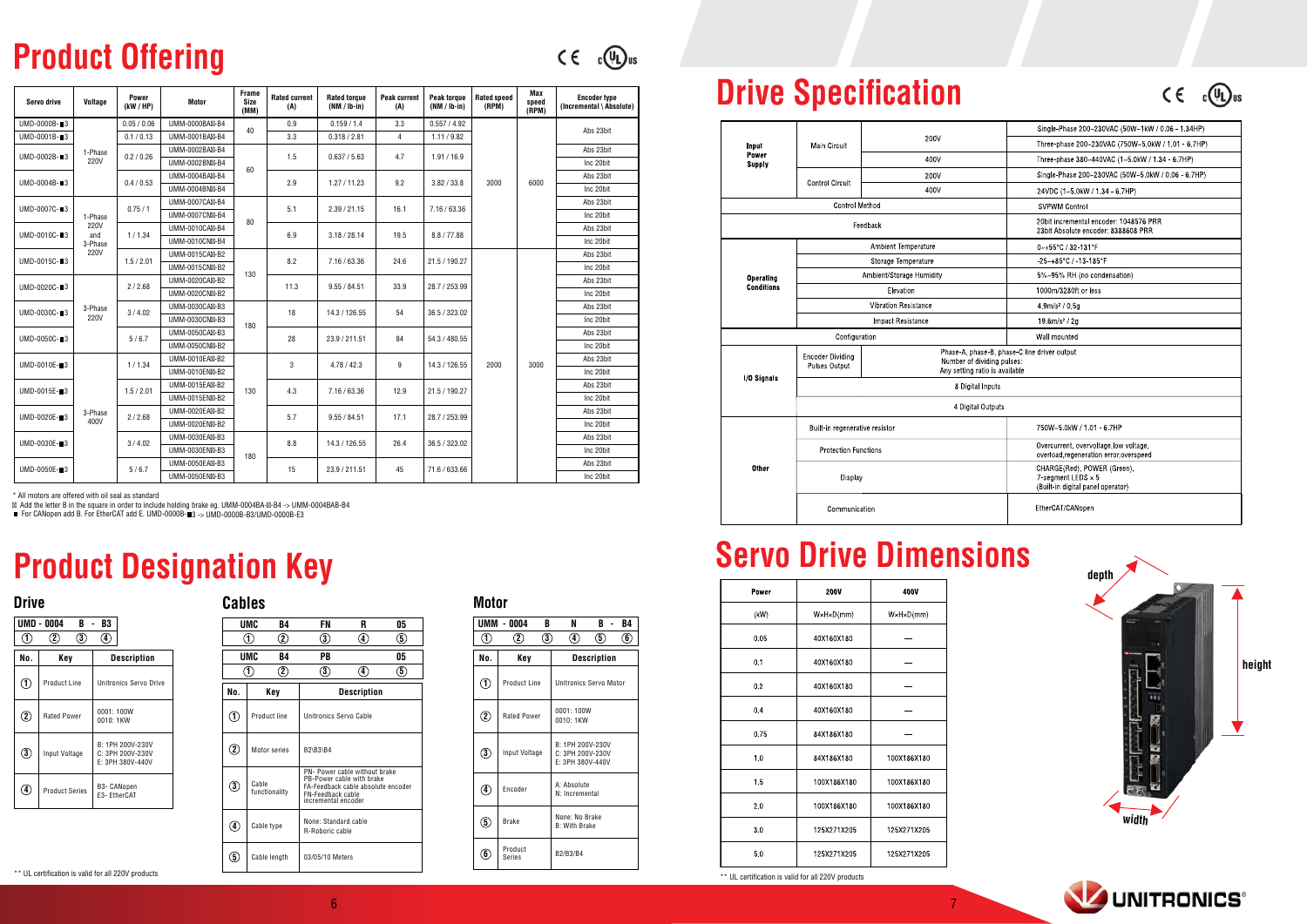## **Servo Motor Specification**

 $C \in C$   $\mathbb{C}$   $\mathbb{D}$  us

**Side Flange S** Tap × Depth **Key Q U T W QK LZ LB LA LC LF LE LR** 25 | 2.5 | 5 | 40 | 46 | 30 | 4.3 | 8 | M3X6 | 14 | 3 | 3 | 1.8 | 22.5  $30$  | 3 | 7 | 60 | 70 | 50 | 6 | 14 | M5×12 | 20 | 5 | 5 | 3 | 27 40 | 3 | 8 | 80 | 90 | 70 | 7 | 19 | M6×12 | 25 | 6 | 6 |3.5 |37  $30$  | 3 | 7 | 60 | 70 | 50 | 6 | 14 | M5×12 | 20 | 5 | 5 | 3 | 27 40 | 3 | 8 | 80 | 90 | 70 | 7 | 19 | M6×12 | 25 | 6 | 6 |3.5 |37



|                        |               |               | <b>Flange S</b> |     |                |    |  |  |  |  |
|------------------------|---------------|---------------|-----------------|-----|----------------|----|--|--|--|--|
| <b>Part Number</b>     | L*            | LL*           | LR.             | LE  | LF             | LC |  |  |  |  |
| UMM-0000BA -B4         | 92.5 (126)    | 62.5 (96)     | 25              | 2.5 | 5              | 40 |  |  |  |  |
| UMM-0001BA -B4         | 108.5 (142)   | 78.5 (112)    |                 |     |                |    |  |  |  |  |
| UMM-0002BA -B4         | 108 (137)     | 78 (107)      | 30              | 3   | $\overline{7}$ | 60 |  |  |  |  |
| UMM-0004BA -B4         | 129 (158)     | 99 (128)      |                 |     |                |    |  |  |  |  |
| <b>UMM-0007 CA -B4</b> | 141 (184)     | 111 (144)     | 40              | 3   | 8              | 80 |  |  |  |  |
| UMM-0010CA -B4         | 155 (198)     | 125 (158)     |                 |     |                |    |  |  |  |  |
| <b>UMM-0002BN -B4</b>  | 126.5 (155.5) | 96.5 (125.5)  | 30              | 3   | $\overline{7}$ | 60 |  |  |  |  |
| UMM-0004BN -B4         | 147.5 (176.5) | 117.5 (146.5) |                 |     |                |    |  |  |  |  |
| UMM-0007CN -B4         | 159.5 (202.5) | 129.5 (162.5) | 40              | 3   | 8              | 80 |  |  |  |  |
| <b>UMM-0010CN -B4</b>  | 173.5 (216.5) | 143.5 (176.5) |                 |     |                |    |  |  |  |  |

 $*$ The values in parentheses are for servo motors with holding brakes

- Add the letter B in the square in order to include holding brake eg. UMM-0004BA -B4 -> UMM-0004BAB-B4

\* The values in parentheses are for servo motors with holding brakes

|                                       |                             | <b>200 VAC</b>    |                   |                    | <b>200 VAC</b>     |                    |                    |                    | <b>200 VAC</b>            |                                   |                      | <b>400 VAC</b>          |                    |                     |                      |                      |  |
|---------------------------------------|-----------------------------|-------------------|-------------------|--------------------|--------------------|--------------------|--------------------|--------------------|---------------------------|-----------------------------------|----------------------|-------------------------|--------------------|---------------------|----------------------|----------------------|--|
|                                       |                             |                   |                   | <b>B4</b>          |                    |                    |                    | <b>B2</b>          |                           | <b>B3</b>                         |                      |                         | <b>B2</b>          |                     | <b>B3</b>            |                      |  |
| <b>Rated Output</b><br>Power          | Kw / HP                     | 0.05/<br>0.06     | 0.1/<br>0.13      | 0.2/<br>0.26       | 0.4/<br>0.53       | 0.75/<br>1         | 1/<br>1.34         | 1.5/<br>2.01       | 2/<br>2.68                | 3/<br>4.02                        | 5/<br>6.7            | 1/<br>1.34              | 1.5/<br>2.01       | 2/<br>2.68          | 3/<br>4.02           | 5/<br>6.7            |  |
| <b>Rated Torque</b>                   | NM / Ib-in                  | 0.16/<br>1.41     | 0.32/<br>2.83     | 0.637/<br>5.63     | 1.27/<br>11.23     | 2.39/<br>21.15     | 3.18/<br>28.14     | 7.16/<br>63.36     | 9.55/<br>84.51            | 14.3/<br>126.55                   | 23.9/<br>211.51      | 4.78/<br>42.3           | 7.16/<br>63.36     | 9.55/<br>84.51      | 14.3/<br>126.55      | 23.9/<br>211.51      |  |
| <b>Peak Torque</b>                    | NM / Ib-in                  | 0.48/<br>4.24     | 0.96/<br>8.49     | 1.91/<br>16.9      | 3.82/<br>33.8      | 7.16/<br>63.36     | 8.8/<br>77.88      | 21.5/<br>190.27    | 28.7/<br>253.99           | 36.5/<br>323.02                   | 54.3/<br>480.55      | 14.3/<br>126.55         | 21.5/<br>190.27    | 28.7/<br>253.99     | 36.5/<br>323.02      | 71.6/<br>633.66      |  |
| <b>Rated Current</b>                  | Α                           | 0.6               | 1.1               | 1.5                | 2.9                | 5.1                | 6.8                | 8.2                | 11.3                      | 18.0                              | 28.0                 | 3.0                     | 4.3                | 5.7                 | 8.8                  | 15.0                 |  |
| <b>Max Current</b>                    | Α                           | 1.7               | 3.0               | 4.7                | 9.2                | 15.3               | 21.0               | 24.6               | 33.9                      | 54.0                              | 84.0                 | 9.0                     | 12.9               | 17.1                | 26.4                 | 45.0                 |  |
| <b>Rated Speed</b>                    | <b>RPM</b>                  |                   |                   | 3000               |                    |                    |                    |                    |                           |                                   |                      | 2000                    |                    |                     |                      |                      |  |
| <b>Max. Speed</b>                     | <b>RPM</b>                  |                   |                   | 6000               |                    |                    |                    |                    |                           |                                   |                      | 3000                    |                    |                     |                      |                      |  |
| <b>Rotor Moment</b>                   | kg*cm^2                     | 0.019<br>(0.05)   | 0.035<br>(0.052)  | 0.1469<br>(0.1794) | 0.2435<br>(0.2759) | 0.9094<br>(1.0655) | 1.144<br>(1.3)     | 18.4<br>(19.5)     | 23.5<br>(24.6)            | 41.3<br>(44.5)                    | 65.7<br>(68.9)       | 13.2<br>(14.3)          | 18.4<br>(19.5)     | 23.5<br>(24.6)      | 41.3<br>(44.5)       | 65.7<br>(68.9)       |  |
| of Inertia<br>(with brake)            | $Ib-in2$                    | 0.0065<br>(0.017) | 0.012<br>(0.0177) | 0.0501<br>(0.0613) | 0.0832<br>(0.0942) | 0.3107<br>(0.3640) | 0.3909<br>(0.4442) | 6.2875<br>(6.6634) | 8.0303<br>(8.40621)       | 14.1128<br>(15.2063)              | 22.3824<br>(23.5442) | 4.5106<br>(4.8865)      | 6.2875<br>(6.6634) | 8.0303<br>(8.40621) | 14.1128<br>(15.2063) | 22.3824<br>(23.5442) |  |
| weight                                | kg                          | 0.374<br>(0.566)  | 0.508<br>(0.7)    | 0.9<br>(1.3)       | 1.3<br>(1.7)       | 2.6<br>(3.2)       | 3.1<br>(3.8)       | 8.9<br>(10.4)      | 10.8<br>(12.3)            | 16.63<br>(20.23)                  | 24.3<br>(27.9)       | $\overline{7}$<br>(8.5) | 8.9<br>(10.4)      | 10.8<br>(12.3)      | 16.63<br>(20.23)     | 24.3<br>(27.9)       |  |
| (with brake)                          | Ib                          | 0.82<br>(1.24)    | 1.12<br>(1.543)   | 1.984<br>(2.866)   | 2.866<br>(3.747)   | 5.732<br>(7.054)   | 6.834<br>(8.377)   | 19.621<br>(22.928) | 23.81<br>(27.116)         | 36.662<br>(44.6)                  | 53.572<br>(61.509)   | 15.432<br>(18.74)       | 19.621<br>(22.928) | 23.81<br>(27.116)   | 36.662<br>(44.6)     | 53.572<br>(61.509)   |  |
| <b>Brake Rated</b><br>Voltage         |                             |                   |                   |                    |                    |                    |                    | DC24V±10%          |                           |                                   |                      |                         |                    |                     |                      |                      |  |
| <b>Brake Rated</b><br>Power           | W                           | 4.0               |                   | 7.4                |                    |                    | 9.6                | 19.5<br>35.0       |                           |                                   |                      |                         | 19.5               | 35.0                |                      |                      |  |
| <b>Brake Holding</b><br><b>Torque</b> | NM / Ib-in                  | 0.318 / 2.814     |                   |                    | 1.5/13.276         |                    | 3.2 / 28.322       |                    | 12/106.209                |                                   | 40 / 354.03          |                         | 12/106.209         |                     | 40 / 354.03          |                      |  |
| Incremental<br><b>Encoder</b>         | PPR                         | ÷,                |                   |                    | 20 bit (1,048,576) |                    |                    | 20 bit (1,048,576) |                           |                                   |                      |                         |                    |                     |                      |                      |  |
| Absolute<br><b>Encoder</b>            | PPR                         |                   |                   | 23bit (8,388,609)  |                    |                    |                    | 23 bit (8,388,608) |                           |                                   |                      |                         |                    |                     |                      |                      |  |
| Insulation<br>class                   |                             |                   |                   |                    |                    |                    |                    | F                  |                           |                                   |                      |                         |                    |                     |                      |                      |  |
| <b>Ambient</b><br><b>Temperature</b>  | $^{\circ}$ C / $^{\circ}$ F |                   |                   |                    |                    |                    |                    |                    |                           | 0~+40°C / 32~+104°F (No freezing) |                      |                         |                    |                     |                      |                      |  |
| Ambient<br>Humidity                   | RH                          |                   |                   |                    |                    |                    |                    |                    | 20% to 80% non-condensing |                                   |                      |                         |                    |                     |                      |                      |  |
| <b>Enclosure</b>                      |                             |                   |                   |                    |                    |                    |                    |                    | IP65 / NEMA4X             |                                   |                      |                         |                    |                     |                      |                      |  |

## **UMM-B4: Motor Dimensions**



unit: mm

### **4B-UMM**













UMM-0020 $\square \square \square$ -B2

Torque (lb-in



## **BMM-B3**





UMM-0050 $\square$  $\square$ -B3

\*\* UL certification is valid for all 220V products \*\* UL certification is valid for all 220V products \*\* UL certification is valid for all 220V products

 $C \in \mathbb{C}$   $\mathbb{Q}_{us}$ 

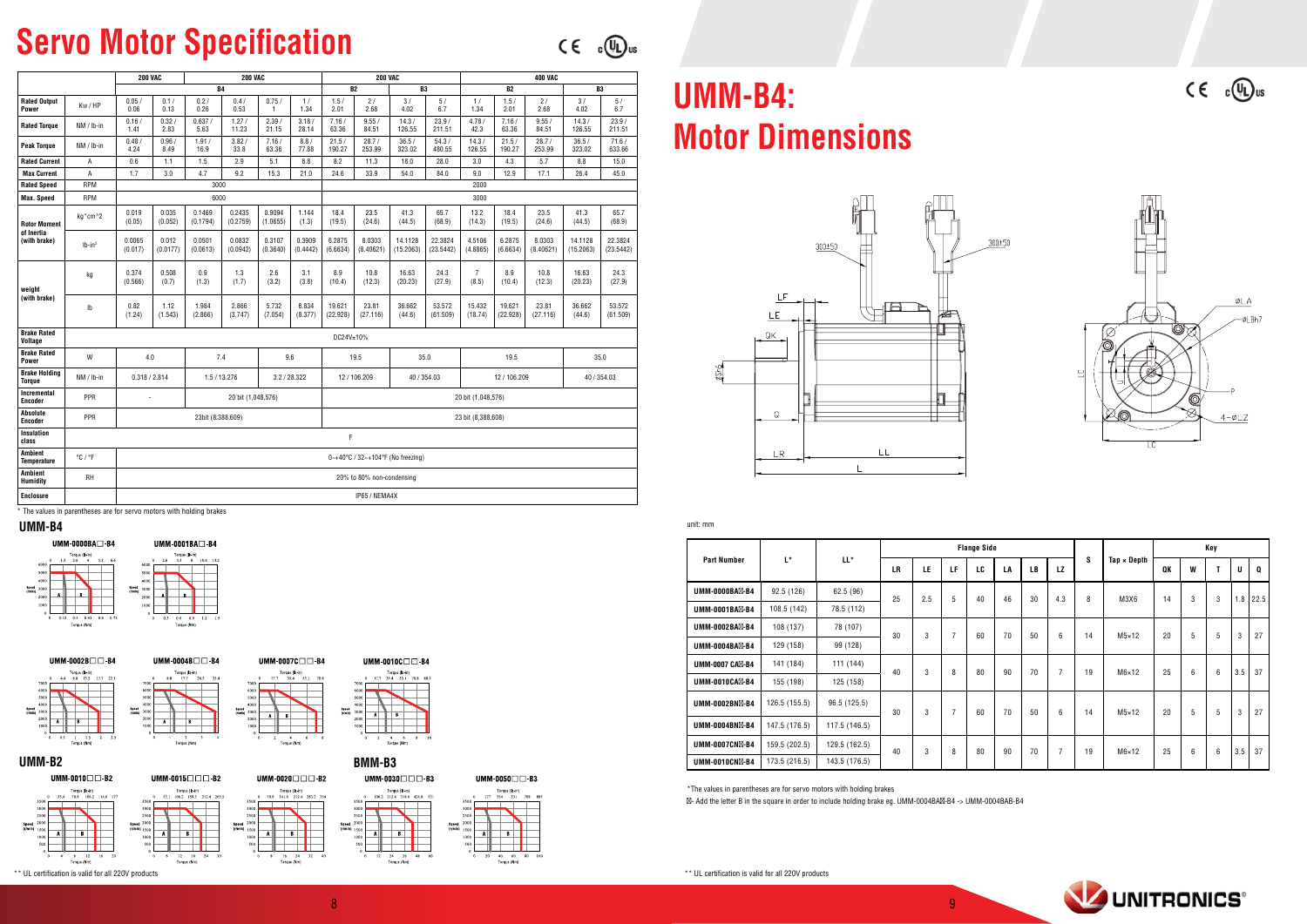# **UMM-B2 & UMM-B3:**

 $C \in C_0(\mathbb{Q})$ 

Cross section A-A

ØLA

 $4 - \phi LZ$ 



unit: mm

| <b>Part Number</b>    | L*                         | *LL                        | <b>Flange Side</b> |                |     |     |     |              |    | s  | $\text{Tab} \times \text{Depth}$ | Key |   |    |   |   | <b>KB1*</b> | KB <sub>2</sub> * | KL1 KL2   |           |  |  |  |  |  |  |  |  |  |  |             |  |  |  |
|-----------------------|----------------------------|----------------------------|--------------------|----------------|-----|-----|-----|--------------|----|----|----------------------------------|-----|---|----|---|---|-------------|-------------------|-----------|-----------|--|--|--|--|--|--|--|--|--|--|-------------|--|--|--|
|                       |                            |                            | <b>LR</b>          | LE I           | LF. | LC  | LA  | LB           | LZ |    |                                  | QK  | W |    |   | Q |             |                   |           |           |  |  |  |  |  |  |  |  |  |  |             |  |  |  |
| <b>UMM-0010EA -B2</b> | 203 (245.5)                | 148 (190.5)                |                    |                |     |     |     |              |    |    |                                  |     |   |    |   |   | 80 (103.2)  | 131.5 (174)       |           |           |  |  |  |  |  |  |  |  |  |  |             |  |  |  |
| UMM-0015CA -B2        | 225 (267.5)<br>170 (212.5) |                            |                    |                |     |     |     |              |    |    |                                  |     |   | 8  |   | 4 | 102 (125.2) | 153.5 (196)       |           |           |  |  |  |  |  |  |  |  |  |  |             |  |  |  |
| UMM-0015EA -B2        |                            |                            | 55                 | $\overline{4}$ | 12  | 130 | 145 | 110          | 9  | 22 | $M6\times20$                     | 40  | 5 |    |   |   |             |                   | 117 60.5  |           |  |  |  |  |  |  |  |  |  |  |             |  |  |  |
| <b>UMM-0020CA -B2</b> |                            | 192 (234.5)<br>247 (289.5) |                    |                |     |     |     |              |    |    |                                  |     |   |    |   |   |             |                   |           |           |  |  |  |  |  |  |  |  |  |  | 124 (147.2) |  |  |  |
| <b>UMM-0020EA -B2</b> |                            |                            |                    |                |     |     |     |              |    |    |                                  |     |   |    |   |   |             | 175.5 (218)       |           |           |  |  |  |  |  |  |  |  |  |  |             |  |  |  |
| UMM-0030CA -B3        | 307 (378)                  |                            |                    |                |     |     |     |              |    |    |                                  |     |   |    |   |   |             |                   |           |           |  |  |  |  |  |  |  |  |  |  |             |  |  |  |
| <b>UMM-0030EA -B3</b> |                            | 228 (299)                  | 79                 |                |     |     |     |              |    |    |                                  |     |   |    |   |   |             | 143               | 203 (274) |           |  |  |  |  |  |  |  |  |  |  |             |  |  |  |
| UMM-0050CA -B3        | 357 (428)                  |                            |                    | 3.2            | 18  | 180 |     | 200 114.3 14 |    | 35 | $M8\times16$                     | 55  | 6 | 10 | 8 | 5 |             |                   | 140       | 79        |  |  |  |  |  |  |  |  |  |  |             |  |  |  |
| UMM-0050EA -B3        |                            |                            |                    | 278 (349)      |     |     |     |              |    |    |                                  |     |   |    |   |   |             |                   | 183       | 253 (324) |  |  |  |  |  |  |  |  |  |  |             |  |  |  |

\* The values in parentheses are for servo motors with holding brakes

- Add the letter B in the square in order to include holding brake eq. UMM-0010EA -B2 -> UMM-0010EAB-B2

## **Solution Integrated Solution** Cheaper and Cheap are not a set of the United Solution **Automation & Automation**

### **Complete Servo Solution**

- $\blacksquare$  Drives & Motors (50W to 5,000W, 0.06-6.7 HP)
- $\blacksquare$  Communications: automatic setup, seamless
- $\blacksquare$  No coding needed in order to diagnose and tune the system
- $\blacksquare$  Assisting programmer with mechanical aspects
- $E$ asy Coding: using industry standard motion Function Blocks (PLCopen)
- $\Box$  Control up to 8 axes

### **Broad Range of PLCs and HMI Panels**

- $\blacksquare$  Powerful, Multi-function Controllers
- **u** Up to 2048 I/Os per controller
- **Panels** Quality HMI Panels
- $\blacksquare$  Field-hardened

### **Full Range of VFDs**

- $\blacksquare$  Easy to Program
- $\blacksquare$  Simple to Use
- Setup & Program via Software or VFD Keypad

### **All-in-One Programming Software**

- $\blacksquare$  Servo made Simple: Easy Setup, Ready-made code, **Built-in Diagnostics**
- **Program Ladder Logic**
- **Design HMI & Web pages**
- Configure VFDs
- **E** Hardware & Communication Configuration
- $\blacksquare$  One intuitive Environment

## **Total Solution for Industry 4.0**

- **MQTT**
- **SQL**
- **FTP**
- **SNMP**
- **Built-in Web Server**
- $\blacksquare$  Remote Access via VNC